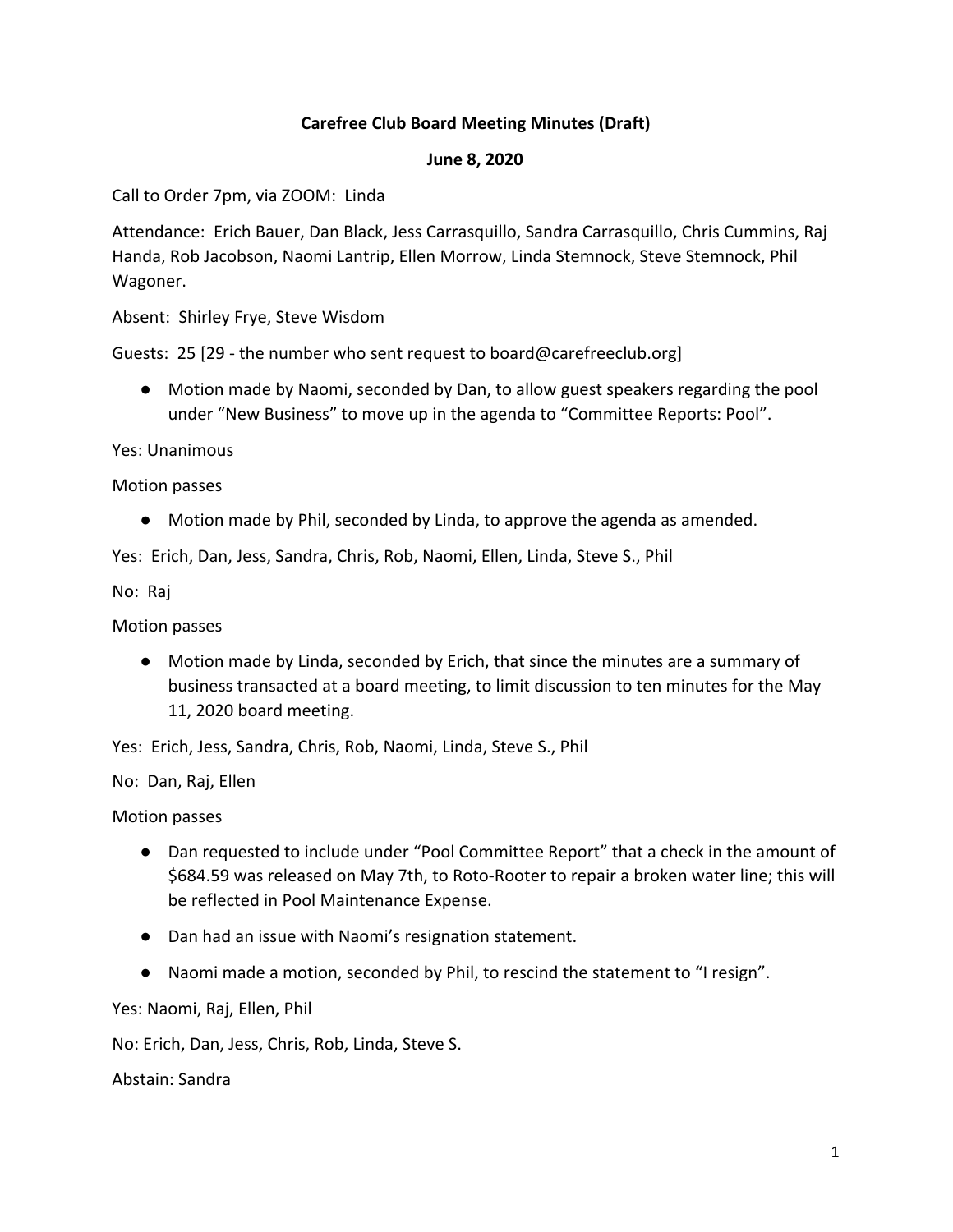Motion does not pass

● Motion made by Phil, seconded by Linda, to approve the May minutes as amended.

Yes: Erich, Jess, Sandra, Chris, Rob, Naomi, Linda, Steve S., Phil

No: Dan, Raj, Ellen

### Motion passes

### SECRETARY'S REPORT: (SANDRA)

- Carefree club has 535 members
- All the dues payments received have been deposited into the checking account: 39 members paid via Paypal through the Carefree website. The bonus for Carefree was that Paypal did not charge fees to the Club due to Covid-19. The members still paid a fee when they made the online payment.
- Only two families contacted us about their dues being late due to job loss during the Covid-19 shutdown.
- This past week all the database information was fine-tuned from the pool forms that were returned. Pool passes will be prepared this week and should be in the mail by Thursday, June 11, 2020 in preparation for opening the pool. We are only human so if you find an error in the passes you receive please let me know. Please understand if you do not receive pool passes it is because your full dues have not been paid or we did not receive a pool form with your family information.
- Everyone who paid the late fee has been contacted and those who requested late fee refunds so far have been sent checks for the \$20. Most people donated the extra \$20 to the light and sign fund or the reserve fund.
- As of today there are two lots that have refused to pay their dues in many years (one which is in some level of bankruptcy). There are only two lots that are 2 years behind and one lot that makes payments once in a while. 33 lots have not paid for 2020 only.
- On Friday I mailed out 14 letters, left 13 voice mails and personally spoke to 11 of our members to remind them they had not paid their dues. Those I spoke to personally were very kind. A number of Members came by my office to pay their dues and apologized for not paying it sooner and they were all complimentary for the work we do. Those are the people who make Carefree fun and worth all the time put in by the volunteers. These comments were encouraging amidst a week of social media attempts to tear down Carefree and many of the Board members. I just want you to know that there are still a large number of people who are thankful.
- A nominating committee will put the call out for candidates soon with instructions. When you see that happen please respond by providing a very short bio of no more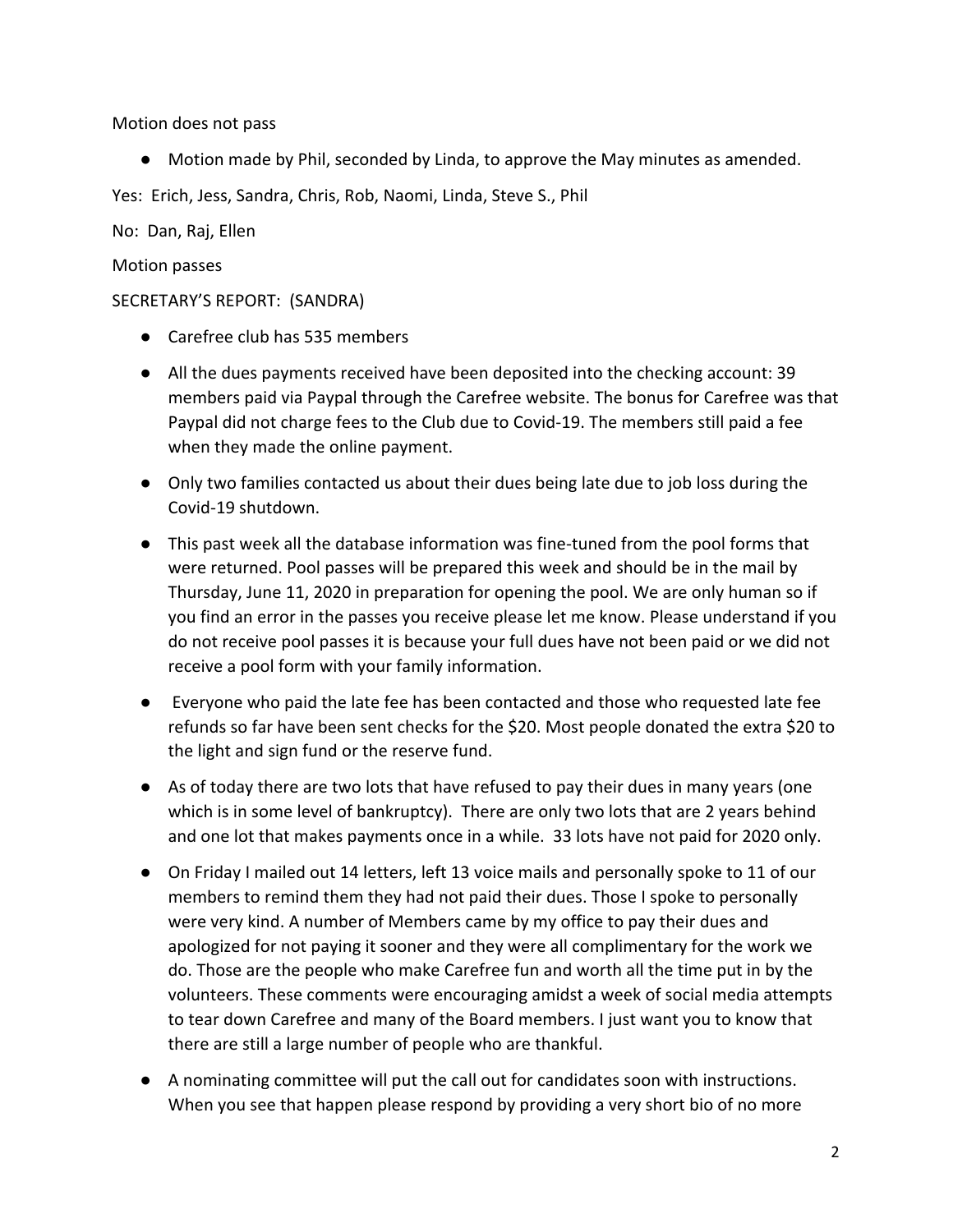than 3-4 sentences of what you want to contribute to the future of the Club. We have to keep the information short because there could potentially be a large number of members who want to run. Please do not say you just want to make Carefree a better place. Tell the neighborhood what position and jobs you want to take on. If you send in your name do not think this is just an easy job. It needs to be taken seriously and it will involve many hours outside of the board meetings.

# TREASURER'S REPORT:

● No report

# POOL: (LINDA)

- Getting the pool ready. Getting rid of the three sets of red lockers since they are not used. Brett & Chris Robinson donated masks for lifeguards. Rob did a great job with the gardens and planters. Erich and a co-worker are designing a signup for members to use to register for one of three pool sessions per day. We'll start with 100 members per session and increase it to 125 after a couple weeks. In regards to some comments about problems between members and lifeguards, it was explained that the issue was overblown and the lifeguards are able to handle these situations when needed.
- Christy Hohenstein addressed the board with a question, "Why are decisions made only by the board without membership knowledge?" She suggested better communication.
- Penny Inskeep addressed the board regarding better communication with the membership to prevent misunderstandings on the social media sites.
	- Erich answered both question/comment, acknowledging that we could do a much better job of addressing concerns of the membership via our official website: https://www.carefreeclub.org. Other social media outlets are not sponsored by the club and often include parties outside of the club to comment and express opinions.

## GROUNDS: (ROB)

- Parking lot is completed
- Plans to backhoe the concrete by the creek with loads of dirt and topsoil
- Looking to replace the bent basketball goals with heavy-duty backboard and rims; cost approximately \$1500 (to expense from grounds budget)
- May paint a pickleball court (closest to the pool) at a cost approximately \$600 (to expense from grounds budget)

## NEWSLETTER: (JESS)

● Holding off for news of opening the pool; will send out by EOW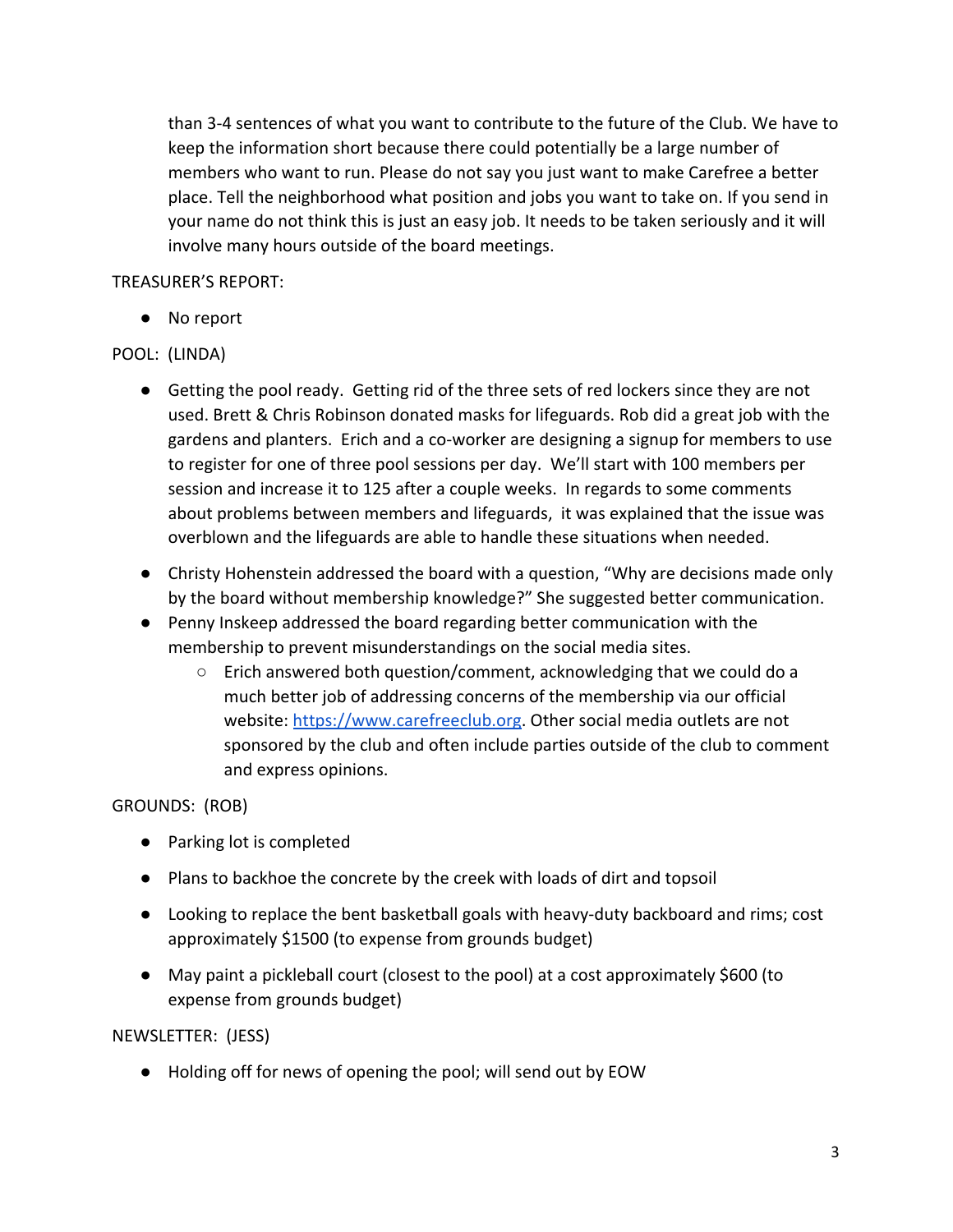### ACTIVITIES:

● Garage sale on Saturday 6/6/20 went well

### WEB: (ERICH)

- New email system allows for up to 700 emails at a time
- 72% of the latest email blast was opened
- Still running tests
- Will work on application process for pool sessions.

### CLUBHOUSE: (STEVE W.)

- No report
- Eleven rentals are waiting for us to decide if we are going to rent the Clubhouse.

### SWIM TEAM: (ERICH)

● Nothing to report.

#### OLD BUSINESS

- Heather Scholz, who works at the Baxter YMCA, answered questions from the board regarding opening the pool amid COVID-19. There was much discussion regarding adopting a sign or waiver regarding regulations, running at 50% capacity (with hopes to increase later), limiting access to members only, requiring sign-ups for sessions (2.5hrs ea 3x/day), and whether to open the diving board. A waiver, which was reviewed by our attorney, will be required for entry. The diving board will be open.
- Motion made by Naomi, seconded by Jess, to open the pool on June 20 through September 7th.

Yes: Erich, Dan, Jess, Sandra, Chris, Rob, Naomi, Ellen, Linda, Phil

No: Raj

Abstain: Steve S.

Motion passes

● The contract for KMC was reviewed by our attorney, has been executed and the transition has begun.

NEW BUSINESS:

● Motion made by Linda, seconded by Rob, regarding allowing the pool for lifeguard certification. This is for guards who will be working at our pool. Instructor and guards will sign waivers.